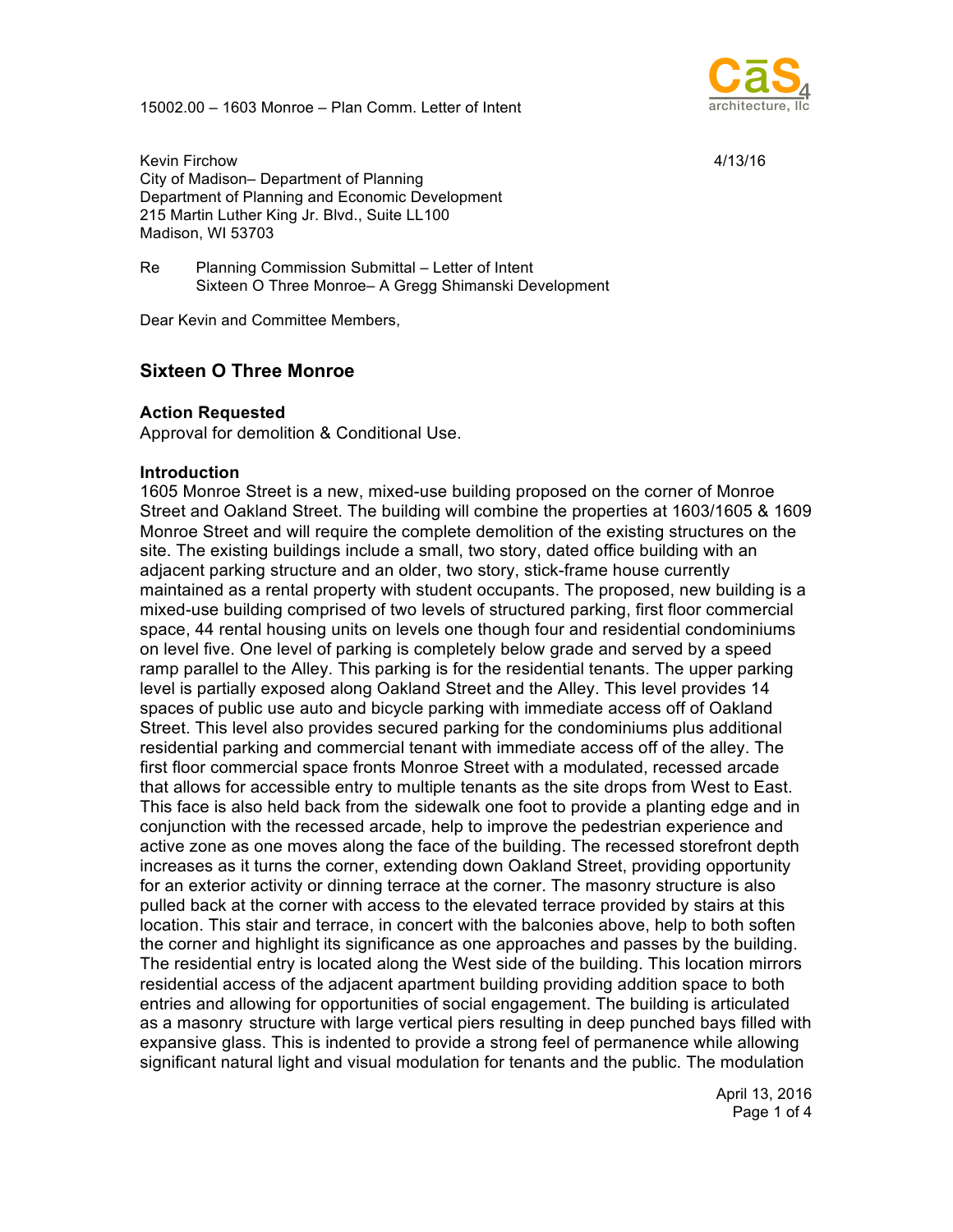

15002.00 – 1603 Monroe – Plan Comm. Letter of Intent

also provides depth to the elevation and in addition to breaking the overall mass into scaled proportions more commonly found along Monroe Street. A more significant vertical bay is located at the primary entry location, which is also intended to help terminate the view terminus from Breese Terrace. The masonry mass is capped with a  $4<sup>th</sup>$  level of gray, flat seam metal panel. The masonry is further eroded as one moves along Oakland Street and around the Alley elevation to reveal the same metal panel and help reduce the presence of the massing as it fronts the existing neighborhood to the South. The fifth level is stepped back to provide exterior terraces for the condominium units while minimizing the impact of the vertical mass on the street and to the adjacent neighborhoods. The building massing is purposely held 20 feet back along the length of the alley with an additional step-back of 18 feet along the Oakland, and extending west approximately 2/3 into the site to help mitigate the massing impact on the most immediate residential neighbors. The West side of the building also steps back from the West lot line, and above the first level, 10 feet to provide more space to the adjoining apartment building.

## **Zoning**

The TSS zoning for this site allows for a zero lot line on all sides of the site including the alley and west side frontages. TSS zoning also allows more than three floors but only as a conditional use, which we are pursuing for both the area (exceeding 25,000 GSF) and height exceptions. The Monroe Street Commercial Plan, adopted by the City of Madison on March 27, 2007, identifies this block as in need of redevelopment and suggests heights of 3 to 4 floors with a step back. The authors of the Monroe Street Commercial Plan also recognized and anticipated that there will be unique sites and circumstances as development of the neighborhood progresses, noting specific to height and massing, "There are no absolutes; projects should be considered on a case-by-case basis with the general guidance that compatibility with the surroundings should be an emphasis in rendering approval decisions." Further specifics of this Plan also address considerations related to building height including but not limited to considerations such as: Design, Contextual Impacts (i.e. the resulting public space), Proximity to other Building Forms (i.e. the monumental historic structure) and Important Compensatory Value Added Features (such as public-use parking in our instance). Given this information and after studying this site and surround area, we feel strongly that this site has unique characteristics and opportunity to help shape an underutilized civic space located immediately across the street. Given the various factors, including the urban open space, topography and nearby structures, including the monumental historic structure across the square/park, this site warrants a more significant frontage along Monroe Street to help hold the urban edge and better define the resulting public space. This site is also significant as an urban square that becomes the confluence of many things such as the three neighborhoods coming together with the major civic/educational institution in addition to the multi-modal crossroads that already exists here (bike paths, b-cylce, pedestrian and several bus routes). We feel there is great opportunity to vastly improve the park and square across the street from this site by shaping it into a true civic crossroads, gathering space and activity center. This can be further enhanced by the elimination of Crazy Legs Lane to make the park space whole, which is also supported by the approved Monroe Street Commercial District Plan. We believe this space can become an activated and programmed urban plaza/park that is formed by the structures that help to shape the evolving fabric of our neighborhoods and City.

> April 13, 2016 Page 2 of 4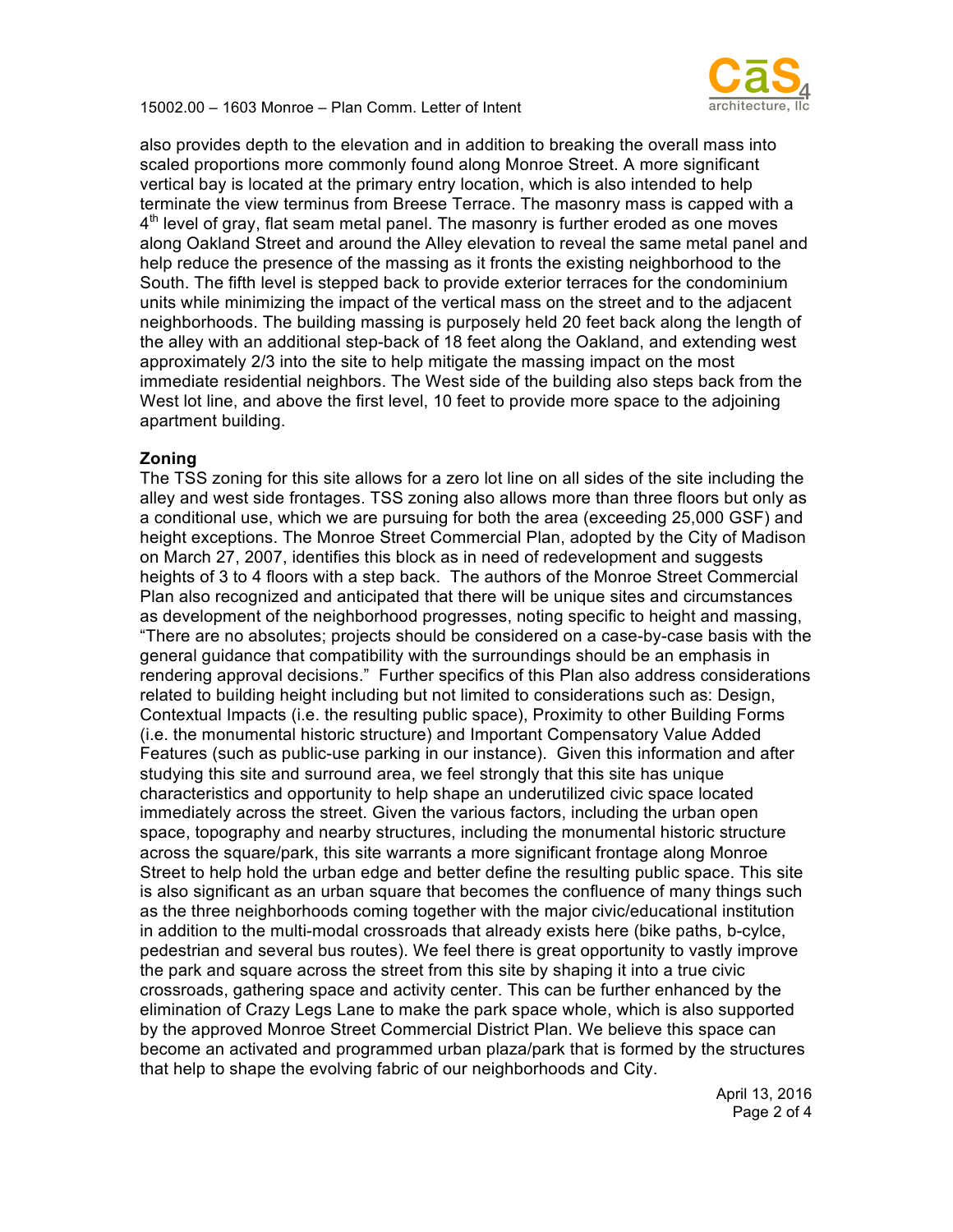

## **Project Team**

Contractor

Owner Sixteen O Three, LLC Gregg Shimanski Architect CāS<sub>4</sub> Architecture, LLC Paul Cuta<br>Contractor TBD TBD TBD

## **Existing Conditions**

See attached Photos

#### **Proposed Uses**

| Commercial                |        | 5,020 Net Square Feet    |
|---------------------------|--------|--------------------------|
| Parking & Storage         |        | 27,976 Gross Square Feet |
| Residential & General Use | 47'001 | <b>Gross Square Feet</b> |

## **Hours of Operation**

Typical hours of operation are: Commercial 7:30 am – 6:00 pm Monday – Friday Residential 24 / 7

## **Building Square Footage**

79,997 Gross Square Feet

#### **Number of Dwelling Units**

Forty Eight (48) 18 – Studios 4 – Convertible/One Bedroom Units 10 – One Bedroom Units 12 - Two Bedroom Units 4 - Condominium Units

#### **Auto & Bike Parking Stalls**

| <b>Bicycle Parking</b> | 63                   |
|------------------------|----------------------|
| <b>Moped Parking</b>   | 16                   |
| Auto Parking           | $(62 \text{ Total})$ |
| Accessible             | 2                    |
| Van Accessible         | 2                    |
| Non-Accessible         | 58                   |

#### **Lot Coverage and Usable Open Space:**

| Lot Size       | 16,786 sf |
|----------------|-----------|
| Pervious Area: |           |

| u viuus Alua. |          |
|---------------|----------|
| Landscape     | 120 SF   |
| Green Roof    | 2,837 SF |
| Total         | 2,957 SF |
|               |          |

| <b>Proposed ISR</b> | 82.4% |
|---------------------|-------|
|---------------------|-------|